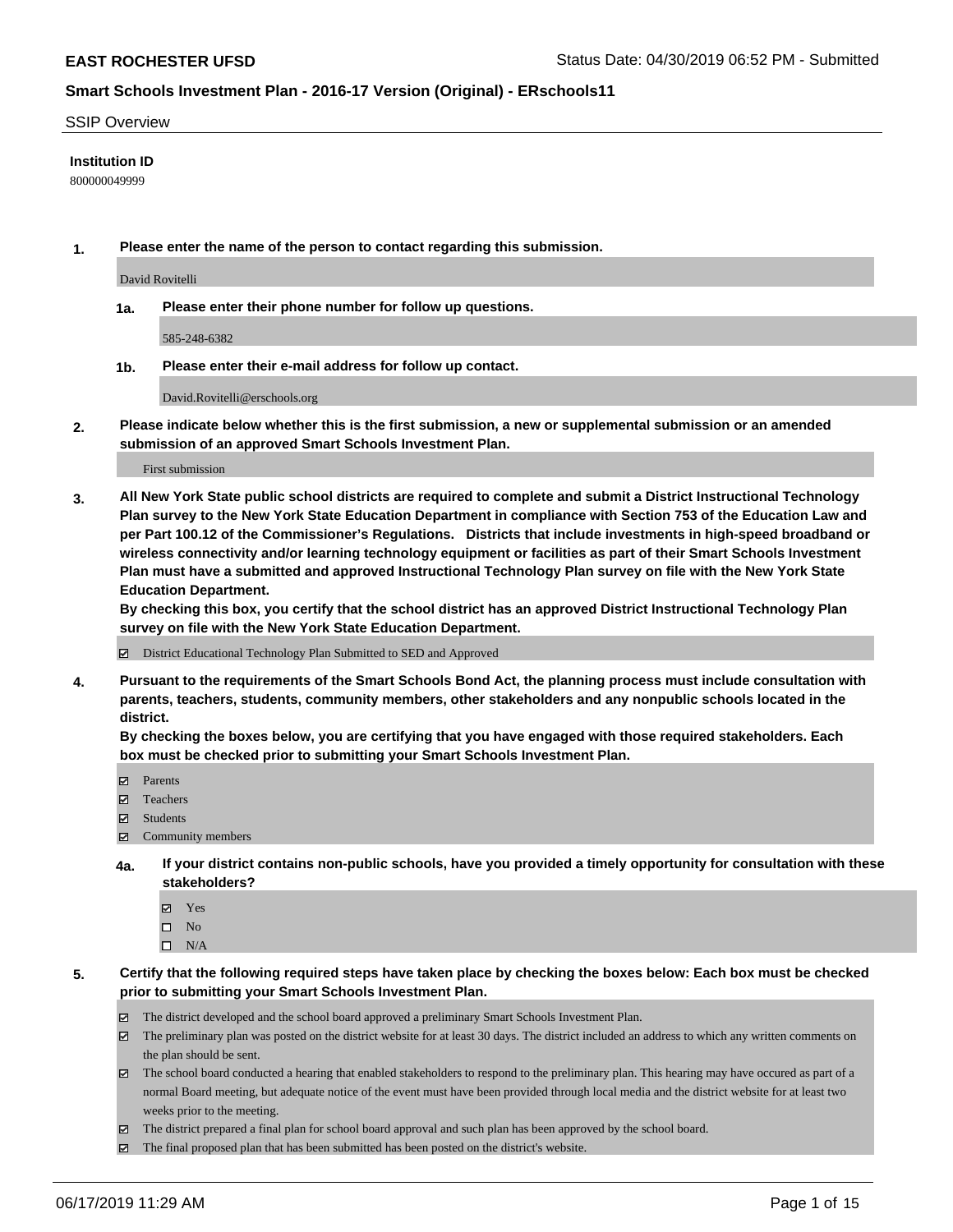SSIP Overview

**5a. Please upload the proposed Smart Schools Investment Plan (SSIP) that was posted on the district's website, along with any supporting materials. Note that this should be different than your recently submitted Educational Technology Survey. The Final SSIP, as approved by the School Board, should also be posted on the website and remain there during the course of the projects contained therein.**

ERUFSD-CTP-Final Draft-20180827.pdf ERUFSD-SSIP1-BoardExecSummary-Final-20180821.pdf

**5b. Enter the webpage address where the final Smart Schools Investment Plan is posted. The Plan should remain posted for the life of the included projects.**

http://www.erschools.org/cms/One.aspx?portalId=240396&pageId=13033838

**6. Please enter an estimate of the total number of students and staff that will benefit from this Smart Schools Investment Plan based on the cumulative projects submitted to date.**

1,300

**7. An LEA/School District may partner with one or more other LEA/School Districts to form a consortium to pool Smart Schools Bond Act funds for a project that meets all other Smart School Bond Act requirements. Each school district participating in the consortium will need to file an approved Smart Schools Investment Plan for the project and submit a signed Memorandum of Understanding that sets forth the details of the consortium including the roles of each respective district.**

 $\Box$  The district plans to participate in a consortium to partner with other school district(s) to implement a Smart Schools project.

**8. Please enter the name and 6-digit SED Code for each LEA/School District participating in the Consortium.**

| <b>Partner LEA/District</b> | ISED BEDS Code |
|-----------------------------|----------------|
| (No Response)               | (No Response)  |

**9. Please upload a signed Memorandum of Understanding with all of the participating Consortium partners.**

(No Response)

**10. Your district's Smart Schools Bond Act Allocation is:**

\$863,381

**11. Enter the budget sub-allocations by category that you are submitting for approval at this time. If you are not budgeting SSBA funds for a category, please enter 0 (zero.) If the value entered is \$0, you will not be required to complete that survey question.**

|                                              | Sub-<br>Allocations |
|----------------------------------------------|---------------------|
| <b>School Connectivity</b>                   | 863,381             |
| <b>Connectivity Projects for Communities</b> | $\overline{0}$      |
| Classroom Technology                         | $\overline{0}$      |
| Pre-Kindergarten Classrooms                  | $\overline{0}$      |
| Replace Transportable Classrooms             | $\overline{0}$      |
| <b>High-Tech Security Features</b>           | $\overline{0}$      |
| Totals:                                      | 863,381             |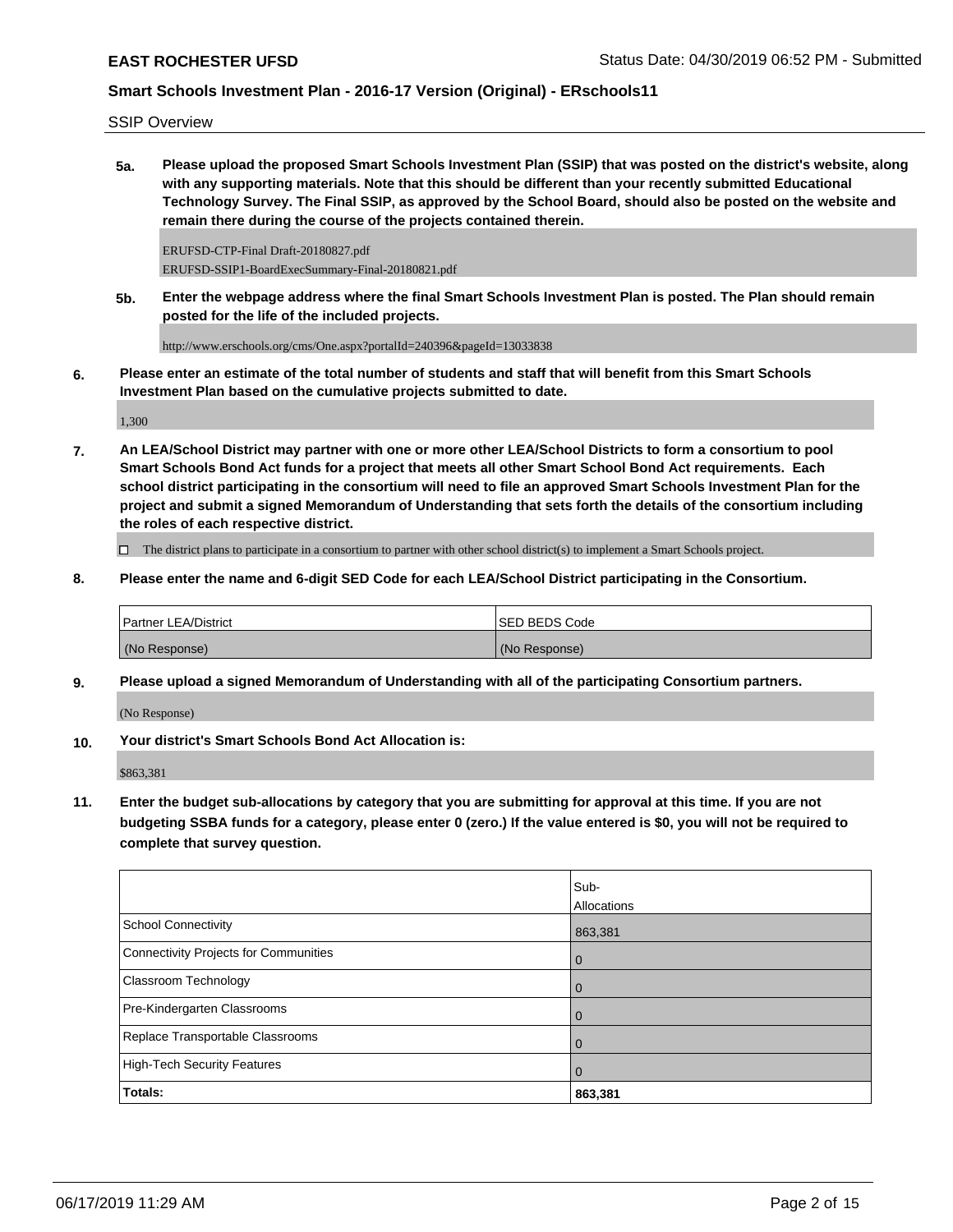School Connectivity

- **1. In order for students and faculty to receive the maximum benefit from the technology made available under the Smart Schools Bond Act, their school buildings must possess sufficient connectivity infrastructure to ensure that devices can be used during the school day. Smart Schools Investment Plans must demonstrate that:**
	- **• sufficient infrastructure that meets the Federal Communications Commission's 100 Mbps per 1,000 students standard currently exists in the buildings where new devices will be deployed, or**
	- **• is a planned use of a portion of Smart Schools Bond Act funds, or**
	- **• is under development through another funding source.**

**Smart Schools Bond Act funds used for technology infrastructure or classroom technology investments must increase the number of school buildings that meet or exceed the minimum speed standard of 100 Mbps per 1,000 students and staff within 12 months. This standard may be met on either a contracted 24/7 firm service or a "burstable" capability. If the standard is met under the burstable criteria, it must be:**

**1. Specifically codified in a service contract with a provider, and**

**2. Guaranteed to be available to all students and devices as needed, particularly during periods of high demand, such as computer-based testing (CBT) periods.**

**Please describe how your district already meets or is planning to meet this standard within 12 months of plan submission.**

The district currently meets this requirement.

**1a. If a district believes that it will be impossible to meet this standard within 12 months, it may apply for a waiver of this requirement, as described on the Smart Schools website. The waiver must be filed and approved by SED prior to submitting this survey.**

 $\Box$  By checking this box, you are certifying that the school district has an approved waiver of this requirement on file with the New York State Education Department.

#### **2. Connectivity Speed Calculator (Required)**

|                         | Number of<br><b>Students</b> | Multiply by<br>100 Kbps | Divide by 1000 Current Speed<br>to Convert to<br>Required<br>Speed in Mb | l in Mb | Expected<br>Speed to be<br>Attained Within   Required<br>12 Months | Expected Date<br>When<br>Speed Will be<br><b>Met</b> |
|-------------------------|------------------------------|-------------------------|--------------------------------------------------------------------------|---------|--------------------------------------------------------------------|------------------------------------------------------|
| <b>Calculated Speed</b> | 995                          | 99.500                  | 99.5                                                                     | 125     | 125                                                                | (No<br>Response)                                     |

### **3. Describe how you intend to use Smart Schools Bond Act funds for high-speed broadband and/or wireless connectivity projects in school buildings.**

Smart Schools Bond Act funds will be used for communication equipment room upgrades, an upgraded fiber optic backbone and horizontal cabling upgrades that meet current industry standards. The upgrades will ensure that the district is able to provide equity of technological access to all students through reliable and safe high speed broadband and wireless connectivity throughout the district. CAT6a wiring will be used that will support 10 Gigabit Ethernet speeds which will ensure that our school buildings will be ready to support next generation wireless, 4-pair power over Ethernet and other technologies of the future.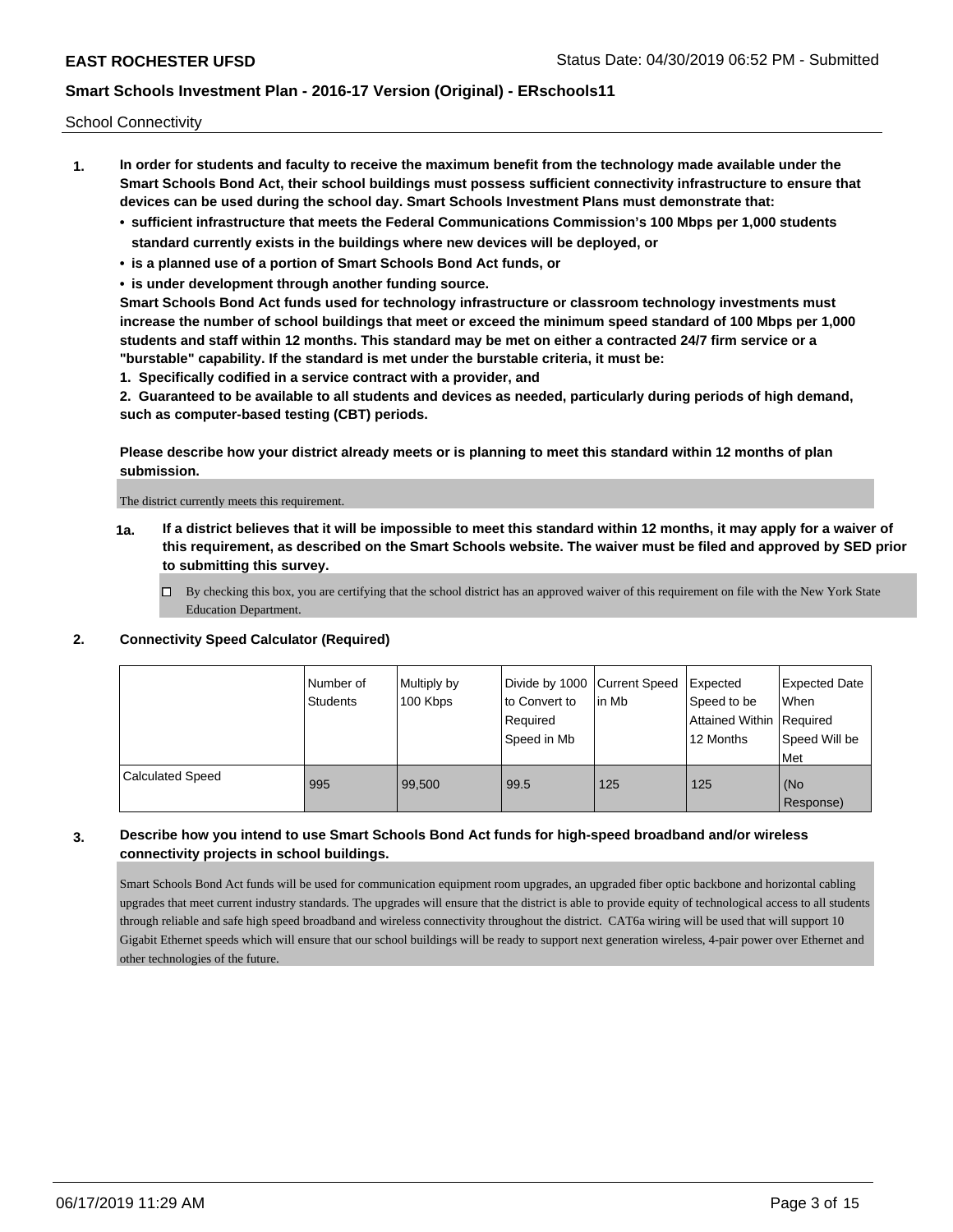School Connectivity

future.

**4. Describe the linkage between the district's District Instructional Technology Plan and the proposed projects. (There should be a link between your response to this question and your response to Question 1 in Part E. Curriculum and Instruction "What are the district's plans to use digital connectivity and technology to improve teaching and learning?)**

Digital connectivity and technology are vital components of the curricular programming in the East Rochester Union Free School District. Our technological resources support every aspect of teaching and learning both within and beyond the classroom. Teachers and students are provided with the technologies to enhance and enrich their teaching and learning in all content areas. Digital formative assessment tools allow teachers to monitor and adjust their instruction in real time, based on student's levels of understanding. The inclusion of Google Apps for Education and Chromebooks enables instruction to be tailored to meet both teacher and student needs.

All learners will experience a challenging, relevant, high-level learning environment which will prepare them with 21st Century skills needed for the global society. All students have regular access to mobile computer labs, Chromebooks, Ipads and the like. Students in our elementary school utilize the available technologies to extend and enrich their learning in English language arts, mathematics, social studies and science. Elementary students also learn how to type, do electronic research and use computer applications for presentations and writing. Junior-Senior High School students use the available technologies for more in-depth curriculum-related projects such as high school students use computer-aided design programs and applications like Photoshop. Students in the senior high are afforded the opportunity to learn to use industry standard professional software and students with special needs routinely use devices that utilize wifi to support their academic development. Our libraries are equipped with online databases and search engines which provide students with access to these resources in the classroom as well as from home. The proposed project will ensure that the district will continue to provide adequate networking resources to students and staff with scalability for the

**5. If the district wishes to have students and staff access the Internet from wireless devices within the school building, or in close proximity to it, it must first ensure that it has a robust Wi-Fi network in place that has sufficient bandwidth to meet user demand.**

**Please describe how you have quantified this demand and how you plan to meet this demand.**

While the district currently meets the required demand, our infrastructure is outdated which introduces risk to the reliability of the network. In order to ensure that the district is able to meet the demand of today, as well as the future, and to ensure reliability and performance, it is necessary to upgrade our infrastructure for additional capacity.

**6. As indicated on Page 5 of the guidance, the Office of Facilities Planning will have to conduct a preliminary review of all capital projects, including connectivity projects.**

**Please indicate on a separate row each project number given to you by the Office of Facilities Planning.**

| <b>Project Number</b> |  |
|-----------------------|--|
| 26-13-13-03-0-001-024 |  |

**7. Certain high-tech security and connectivity infrastructure projects may be eligible for an expedited review process as determined by the Office of Facilities Planning.**

**Was your project deemed eligible for streamlined review?**

No

**8. Include the name and license number of the architect or engineer of record.**

| Name              | License Number |
|-------------------|----------------|
| Allen P Rossignol | 28295          |

**9. If you are submitting an allocation for School Connectivity complete this table. Note that the calculated Total at the bottom of the table must equal the Total allocation for this category that you entered in the SSIP Overview overall budget.**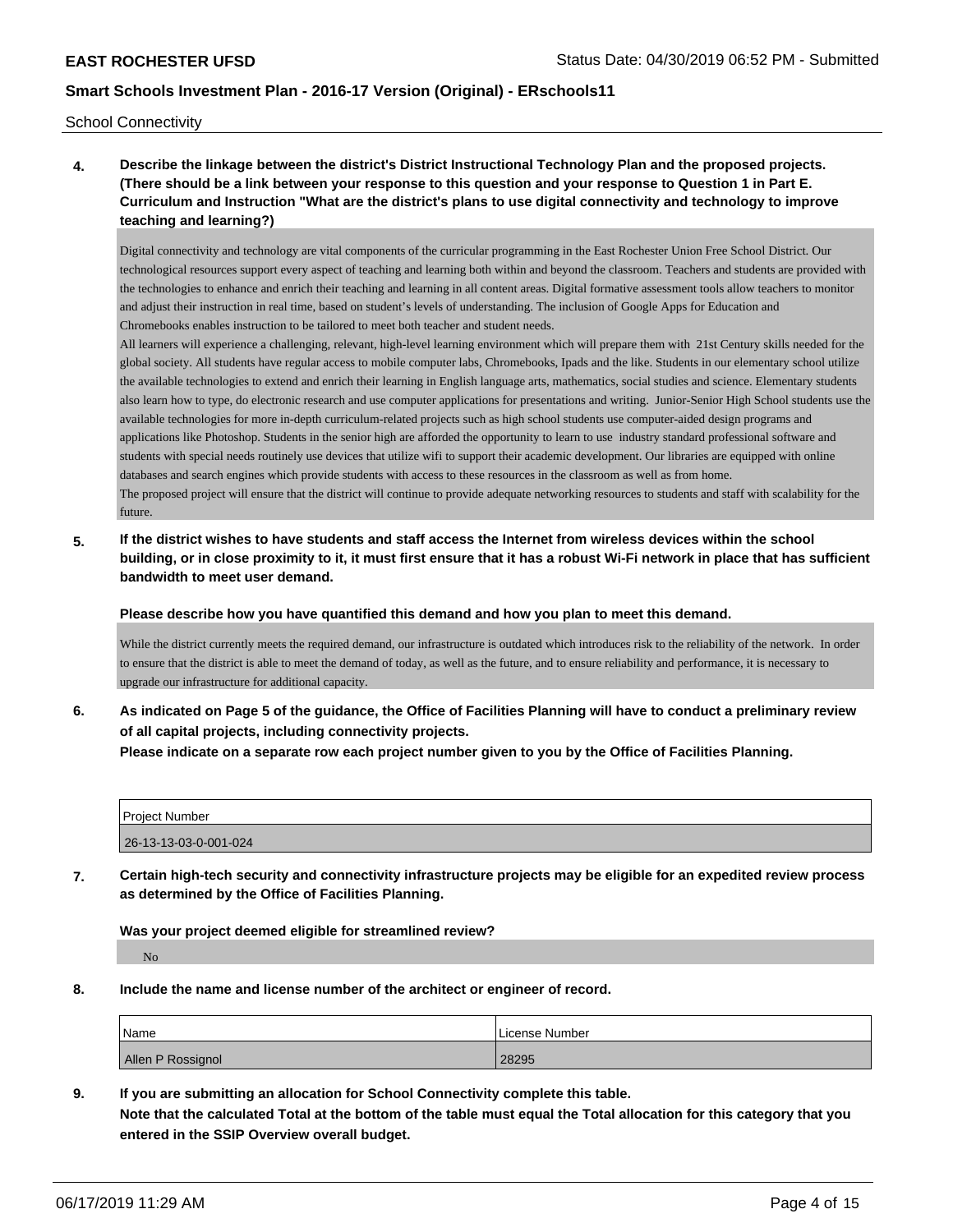School Connectivity

|                                            | Sub-          |
|--------------------------------------------|---------------|
|                                            | Allocation    |
| Network/Access Costs                       | (No Response) |
| <b>Outside Plant Costs</b>                 | (No Response) |
| School Internal Connections and Components | 800,000       |
| Professional Services                      | 39,000        |
| Testing                                    | (No Response) |
| <b>Other Upfront Costs</b>                 | (No Response) |
| <b>Other Costs</b>                         | 24,381        |
| Totals:                                    | 863,381       |

**10. Please detail the type, quantity, per unit cost and total cost of the eligible items under each sub-category. This is especially important for any expenditures listed under the "Other" category. All expenditures must be eligible for tax-exempt financing to be reimbursed through the SSBA. Sufficient detail must be provided so that we can verify this is the case. If you have any questions, please contact us directly through smartschools@nysed.gov. NOTE: Wireless Access Points should be included in this category, not under Classroom Educational Technology, except those that will be loaned/purchased for nonpublic schools.**

| Select the allowable expenditure<br>type.<br>Repeat to add another item under<br>each type. | Item to be purchased                                                                                      | Quantity | Cost per Item | <b>Total Cost</b> |
|---------------------------------------------------------------------------------------------|-----------------------------------------------------------------------------------------------------------|----------|---------------|-------------------|
| <b>Connections/Components</b>                                                               | 50 Micron OM4 Backbone Fiber Cable.<br><b>Connectors and Panels</b>                                       | 3.000    | 20            | 60,000            |
| <b>Connections/Components</b>                                                               | Category 6 cable, connectors and<br>panels. Removal of abandoned<br>Category 5 and 5E cable after cutover | 1,500    | 400           | 600,000           |
| <b>Connections/Components</b>                                                               | Category 6A cable, connectors and<br>panels                                                               | 150      | 500           | 75.000            |
| <b>Connections/Components</b>                                                               | 4 post equipment racks, overhead,<br>vertical and horizontal cable<br>managment                           | 8        | 5.000         | 40,000            |
| <b>Connections/Components</b>                                                               | Communication s pathways - cable<br>tray, conduit, surface raceway                                        | 500      | 50            | 25,000            |
| <b>Professional Services</b>                                                                | Architect, Engineer, Consultant Fees                                                                      | 1        | 39,000        | 39,000            |
| <b>Other Costs</b>                                                                          | Project Incidentals - construction<br>admin/manage ment fees and<br>contingencies                         |          | 24,381        | 24,381            |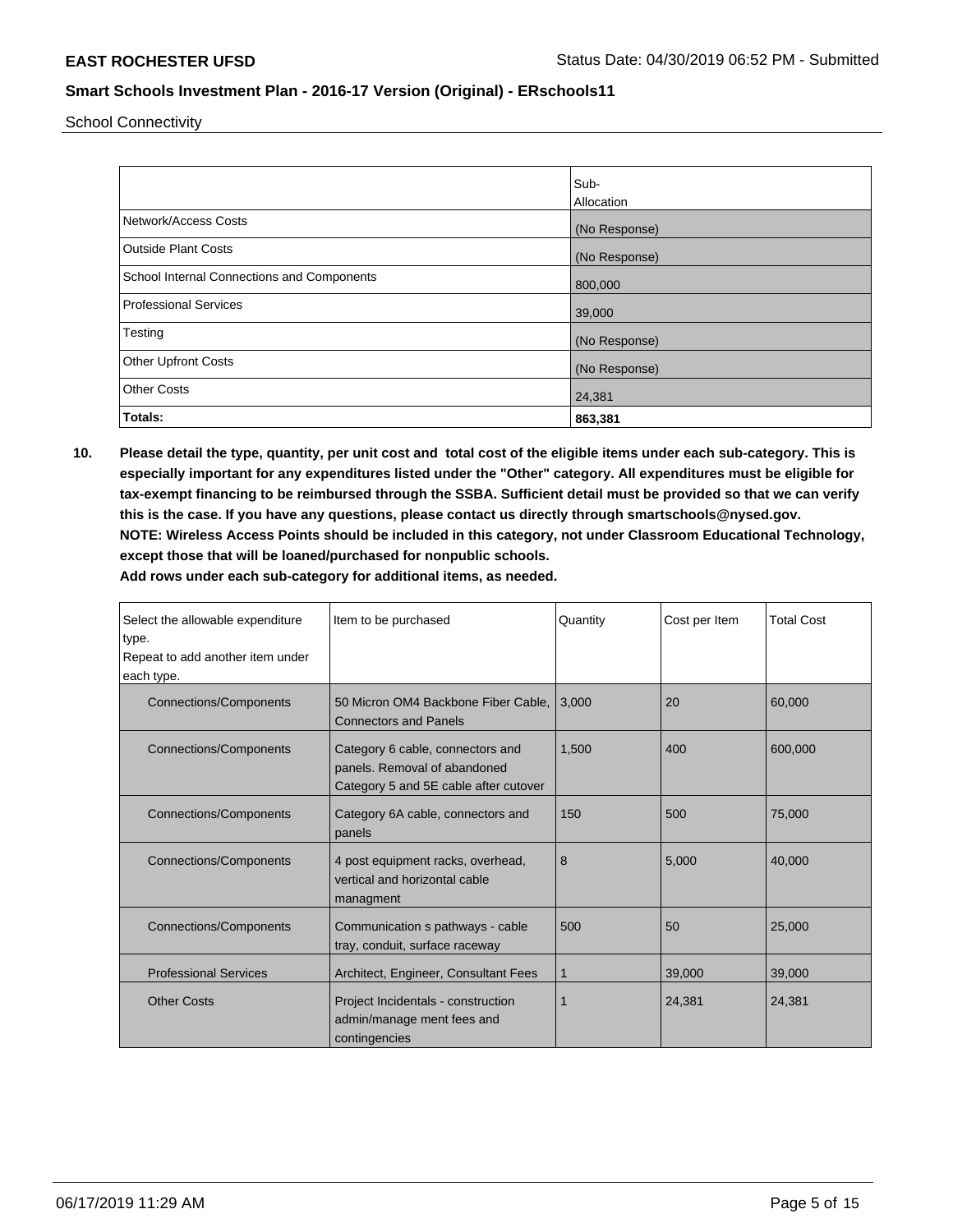Community Connectivity (Broadband and Wireless)

**1. Describe how you intend to use Smart Schools Bond Act funds for high-speed broadband and/or wireless connectivity projects in the community.**

(No Response)

**2. Please describe how the proposed project(s) will promote student achievement and increase student and/or staff access to the Internet in a manner that enhances student learning and/or instruction outside of the school day and/or school building.**

(No Response)

**3. Community connectivity projects must comply with all the necessary local building codes and regulations (building and related permits are not required prior to plan submission).**

 $\Box$  I certify that we will comply with all the necessary local building codes and regulations.

**4. Please describe the physical location of the proposed investment.**

(No Response)

**5. Please provide the initial list of partners participating in the Community Connectivity Broadband Project, along with their Federal Tax Identification (Employer Identification) number.**

| <b>Project Partners</b> | l Federal ID # |
|-------------------------|----------------|
| (No Response)           | (No Response)  |

**6. If you are submitting an allocation for Community Connectivity, complete this table.**

**Note that the calculated Total at the bottom of the table must equal the Total allocation for this category that you entered in the SSIP Overview overall budget.**

|                                    | Sub-Allocation |
|------------------------------------|----------------|
| Network/Access Costs               | (No Response)  |
| <b>Outside Plant Costs</b>         | (No Response)  |
| <b>Tower Costs</b>                 | (No Response)  |
| <b>Customer Premises Equipment</b> | (No Response)  |
| <b>Professional Services</b>       | (No Response)  |
| Testing                            | (No Response)  |
| <b>Other Upfront Costs</b>         | (No Response)  |
| <b>Other Costs</b>                 | (No Response)  |
| Totals:                            | 0              |

**7. Please detail the type, quantity, per unit cost and total cost of the eligible items under each sub-category. This is especially important for any expenditures listed under the "Other" category. All expenditures must be capital-bond eligible to be reimbursed through the SSBA. If you have any questions, please contact us directly through smartschools@nysed.gov.**

| Select the allowable expenditure<br>type.      | Item to be purchased | Quantity      | Cost per Item | <b>Total Cost</b> |
|------------------------------------------------|----------------------|---------------|---------------|-------------------|
| Repeat to add another item under<br>each type. |                      |               |               |                   |
| (No Response)                                  | (No Response)        | (No Response) | (No Response) | (No Response)     |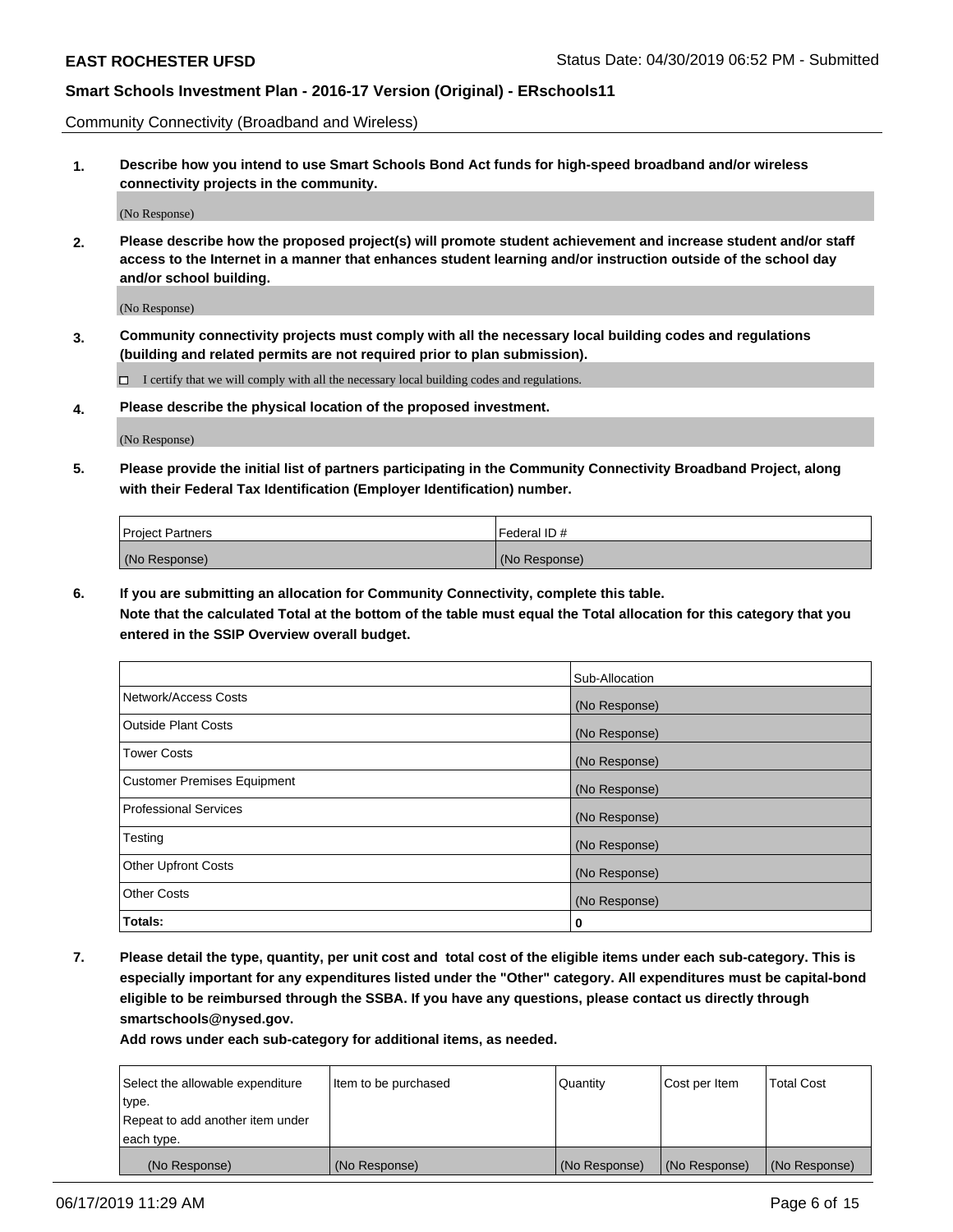#### Classroom Learning Technology

**1. In order for students and faculty to receive the maximum benefit from the technology made available under the Smart Schools Bond Act, their school buildings must possess sufficient connectivity infrastructure to ensure that devices can be used during the school day. Smart Schools Investment Plans must demonstrate that sufficient infrastructure that meets the Federal Communications Commission's 100 Mbps per 1,000 students standard currently exists in the buildings where new devices will be deployed, or is a planned use of a portion of Smart Schools Bond Act funds, or is under development through another funding source. Smart Schools Bond Act funds used for technology infrastructure or classroom technology investments must increase the number of school buildings that meet or exceed the minimum speed standard of 100 Mbps per 1,000**

**students and staff within 12 months. This standard may be met on either a contracted 24/7 firm service or a "burstable" capability. If the standard is met under the burstable criteria, it must be:**

**1. Specifically codified in a service contract with a provider, and**

**2. Guaranteed to be available to all students and devices as needed, particularly during periods of high demand, such as computer-based testing (CBT) periods.**

**Please describe how your district already meets or is planning to meet this standard within 12 months of plan submission.**

(No Response)

- **1a. If a district believes that it will be impossible to meet this standard within 12 months, it may apply for a waiver of this requirement, as described on the Smart Schools website. The waiver must be filed and approved by SED prior to submitting this survey.**
	- By checking this box, you are certifying that the school district has an approved waiver of this requirement on file with the New York State Education Department.

#### **2. Connectivity Speed Calculator (Required)**

|                         | I Number of<br>Students | Multiply by<br>100 Kbps | to Convert to<br>Required<br>Speed in Mb | Divide by 1000 Current Speed Expected<br>lin Mb | Speed to be<br>Attained Within Required<br>12 Months | Expected Date<br>When<br>Speed Will be<br>Met |
|-------------------------|-------------------------|-------------------------|------------------------------------------|-------------------------------------------------|------------------------------------------------------|-----------------------------------------------|
| <b>Calculated Speed</b> | (No<br>Response)        | (No Response)           | (No<br>Response)                         | (No<br>Response)                                | (No<br>Response)                                     | (No<br>Response)                              |

**3. If the district wishes to have students and staff access the Internet from wireless devices within the school building, or in close proximity to it, it must first ensure that it has a robust Wi-Fi network in place that has sufficient bandwidth to meet user demand.**

**Please describe how you have quantified this demand and how you plan to meet this demand.**

(No Response)

**4. All New York State public school districts are required to complete and submit an Instructional Technology Plan survey to the New York State Education Department in compliance with Section 753 of the Education Law and per Part 100.12 of the Commissioner's Regulations.**

**Districts that include educational technology purchases as part of their Smart Schools Investment Plan must have a submitted and approved Instructional Technology Plan survey on file with the New York State Education Department.**

- $\Box$  By checking this box, you are certifying that the school district has an approved Instructional Technology Plan survey on file with the New York State Education Department.
- **5. Describe the devices you intend to purchase and their compatibility with existing or planned platforms or systems. Specifically address the adequacy of each facility's electrical, HVAC and other infrastructure necessary to install and support the operation of the planned technology.**

(No Response)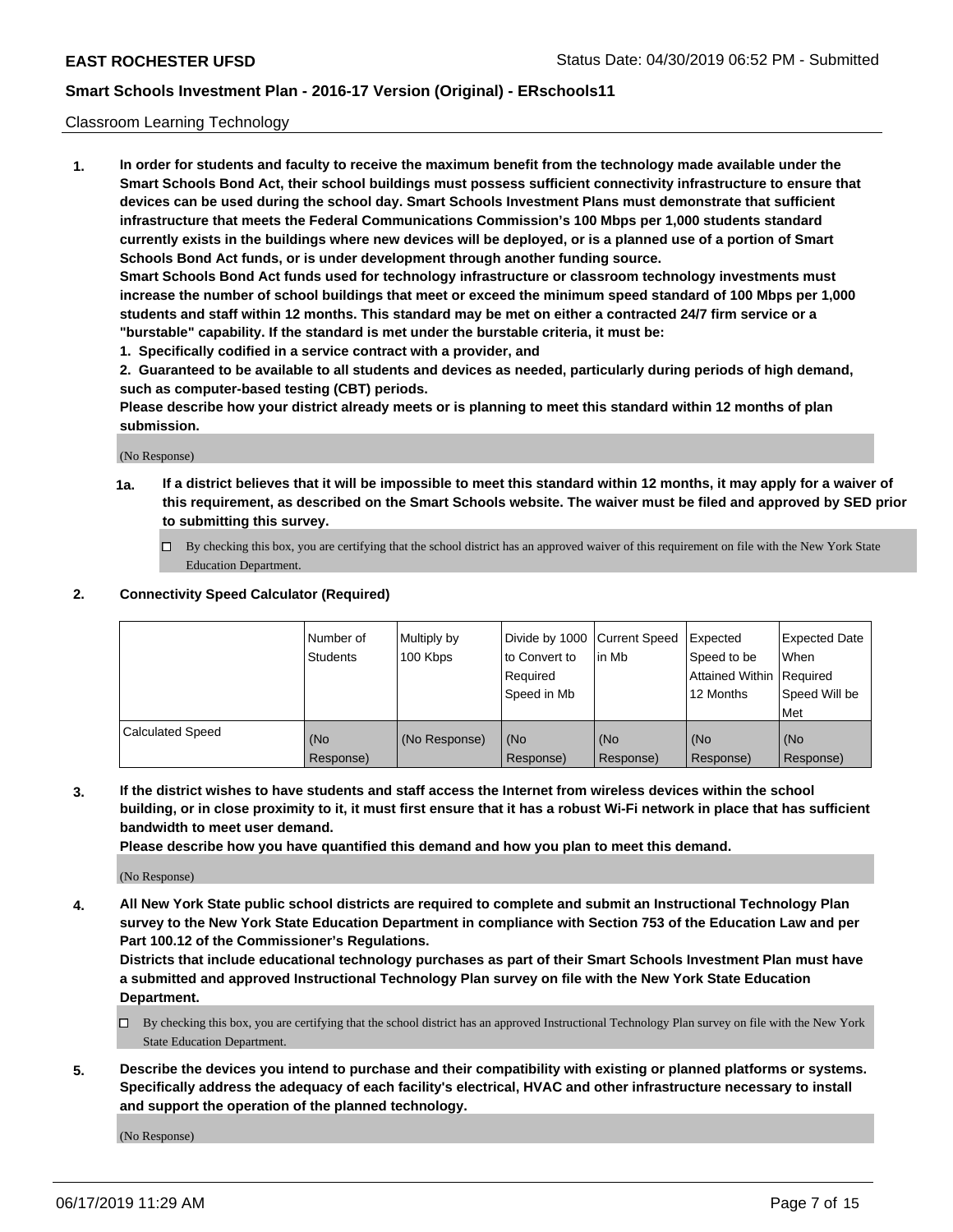#### Classroom Learning Technology

- **6. Describe how the proposed technology purchases will:**
	- **> enhance differentiated instruction;**
	- **> expand student learning inside and outside the classroom;**
	- **> benefit students with disabilities and English language learners; and**
	- **> contribute to the reduction of other learning gaps that have been identified within the district.**

**The expectation is that districts will place a priority on addressing the needs of students who struggle to succeed in a rigorous curriculum. Responses in this section should specifically address this concern and align with the district's Instructional Technology Plan (in particular Question 2 of E. Curriculum and Instruction: "Does the district's instructional technology plan address the needs of students with disabilities to ensure equitable access to instruction, materials and assessments?" and Question 3 of the same section: "Does the district's instructional technology plan address the provision of assistive technology specifically for students with disabilities to ensure access to and participation in the general curriculum?"**

(No Response)

**7. Where appropriate, describe how the proposed technology purchases will enhance ongoing communication with parents and other stakeholders and help the district facilitate technology-based regional partnerships, including distance learning and other efforts.**

(No Response)

**8. Describe the district's plan to provide professional development to ensure that administrators, teachers and staff can employ the technology purchased to enhance instruction successfully.**

**Note: This response should be aligned and expanded upon in accordance with your district's response to Question 1 of F. Professional Development of your Instructional Technology Plan: "Please provide a summary of professional development offered to teachers and staff, for the time period covered by this plan, to support technology to enhance teaching and learning. Please include topics, audience and method of delivery within your summary."**

(No Response)

- **9. Districts must contact the SUNY/CUNY teacher preparation program that supplies the largest number of the district's new teachers to request advice on innovative uses and best practices at the intersection of pedagogy and educational technology.**
	- By checking this box, you certify that you have contacted the SUNY/CUNY teacher preparation program that supplies the largest number of your new teachers to request advice on these issues.
	- **9a. Please enter the name of the SUNY or CUNY Institution that you contacted.**

(No Response)

**9b. Enter the primary Institution phone number.**

(No Response)

**9c. Enter the name of the contact person with whom you consulted and/or will be collaborating with on innovative uses of technology and best practices.**

(No Response)

**10. A district whose Smart Schools Investment Plan proposes the purchase of technology devices and other hardware must account for nonpublic schools in the district.**

**Are there nonpublic schools within your school district?**

Yes

 $\square$  No

**11. Nonpublic Classroom Technology Loan Calculator**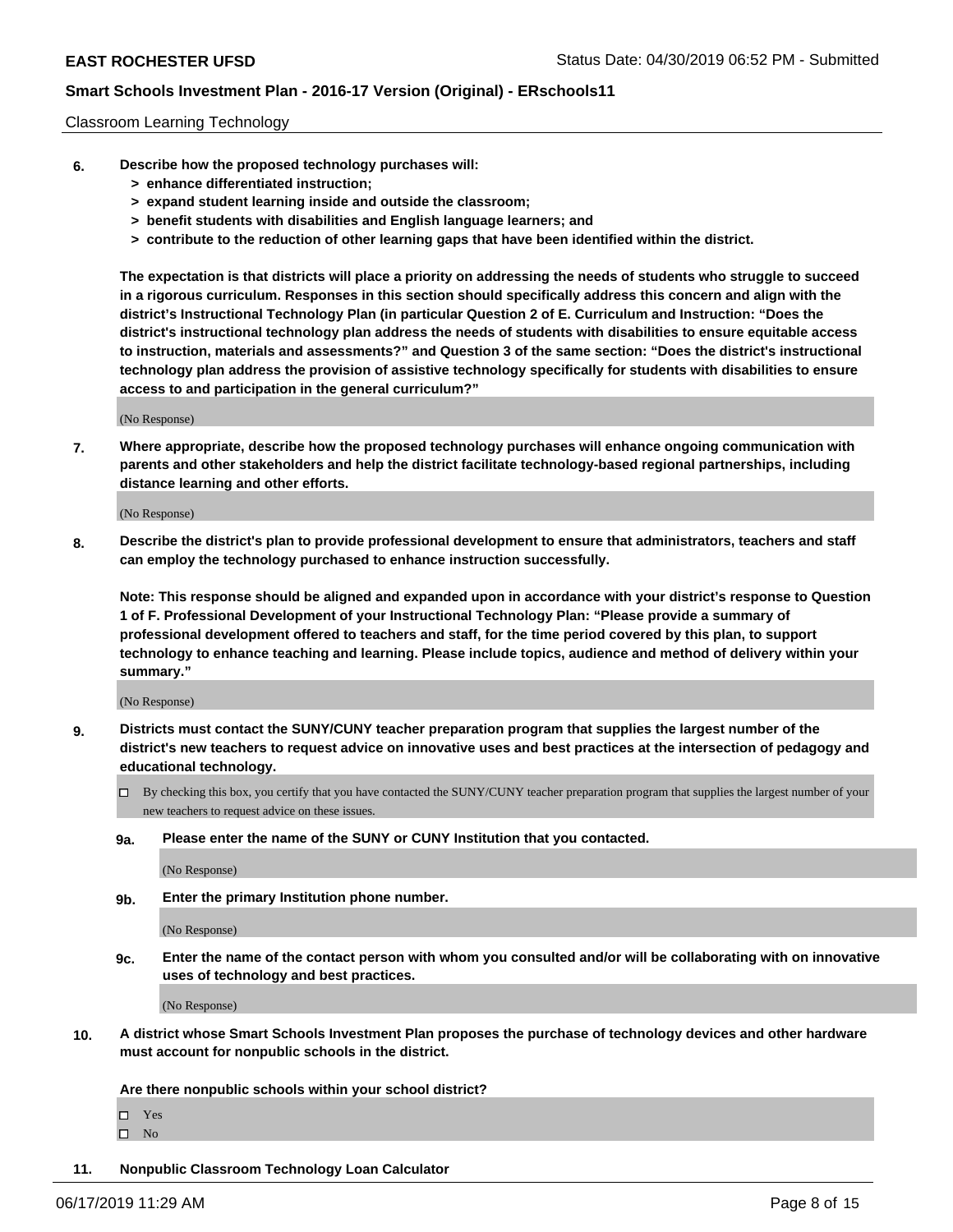#### Classroom Learning Technology

**The Smart Schools Bond Act provides that any Classroom Learning Technology purchases made using Smart Schools funds shall be lent, upon request, to nonpublic schools in the district. However, no school district shall be required to loan technology in amounts greater than the total obtained and spent on technology pursuant to the Smart Schools Bond Act and the value of such loan may not exceed the total of \$250 multiplied by the nonpublic school enrollment in the base year at the time of enactment. See:**

**http://www.p12.nysed.gov/mgtserv/smart\_schools/docs/Smart\_Schools\_Bond\_Act\_Guidance\_04.27.15\_Final.pdf.**

|                                       | 1. Classroom<br>Technology<br>Sub-allocation | 2. Public<br>l Enrollment<br>$(2014 - 15)$ | l 3. Nonpublic<br>l Enrollment<br>$(2014 - 15)$ | l 4. Sum of<br>Public and<br>l Nonpublic<br>Enrollment                                        | 15. Total Per<br>Pupil Sub-<br>l allocation | l 6. Total<br>Nonpublic Loan<br>Amount |
|---------------------------------------|----------------------------------------------|--------------------------------------------|-------------------------------------------------|-----------------------------------------------------------------------------------------------|---------------------------------------------|----------------------------------------|
| Calculated Nonpublic Loan<br>l Amount |                                              |                                            |                                                 | (No Response)   (No Response)   (No Response)   (No Response)   (No Response)   (No Response) |                                             |                                        |

**12. To ensure the sustainability of technology purchases made with Smart Schools funds, districts must demonstrate a long-term plan to maintain and replace technology purchases supported by Smart Schools Bond Act funds. This sustainability plan shall demonstrate a district's capacity to support recurring costs of use that are ineligible for Smart Schools Bond Act funding such as device maintenance, technical support, Internet and wireless fees, maintenance of hotspots, staff professional development, building maintenance and the replacement of incidental items. Further, such a sustainability plan shall include a long-term plan for the replacement of purchased devices and equipment at the end of their useful life with other funding sources.**

 $\Box$  By checking this box, you certify that the district has a sustainability plan as described above.

**13. Districts must ensure that devices purchased with Smart Schools Bond funds will be distributed, prepared for use, maintained and supported appropriately. Districts must maintain detailed device inventories in accordance with generally accepted accounting principles.**

By checking this box, you certify that the district has a distribution and inventory management plan and system in place.

**14. If you are submitting an allocation for Classroom Learning Technology complete this table. Note that the calculated Total at the bottom of the table must equal the Total allocation for this category that you entered in the SSIP Overview overall budget.**

|                          | Sub-Allocation |
|--------------------------|----------------|
| Interactive Whiteboards  | (No Response)  |
| <b>Computer Servers</b>  | (No Response)  |
| <b>Desktop Computers</b> | (No Response)  |
| <b>Laptop Computers</b>  | (No Response)  |
| <b>Tablet Computers</b>  | (No Response)  |
| <b>Other Costs</b>       | (No Response)  |
| Totals:                  | 0              |

**15. Please detail the type, quantity, per unit cost and total cost of the eligible items under each sub-category. This is especially important for any expenditures listed under the "Other" category. All expenditures must be capital-bond eligible to be reimbursed through the SSBA. If you have any questions, please contact us directly through smartschools@nysed.gov.**

**Please specify in the "Item to be Purchased" field which specific expenditures and items are planned to meet the district's nonpublic loan requirement, if applicable.**

**NOTE: Wireless Access Points that will be loaned/purchased for nonpublic schools should ONLY be included in this category, not under School Connectivity, where public school districts would list them.**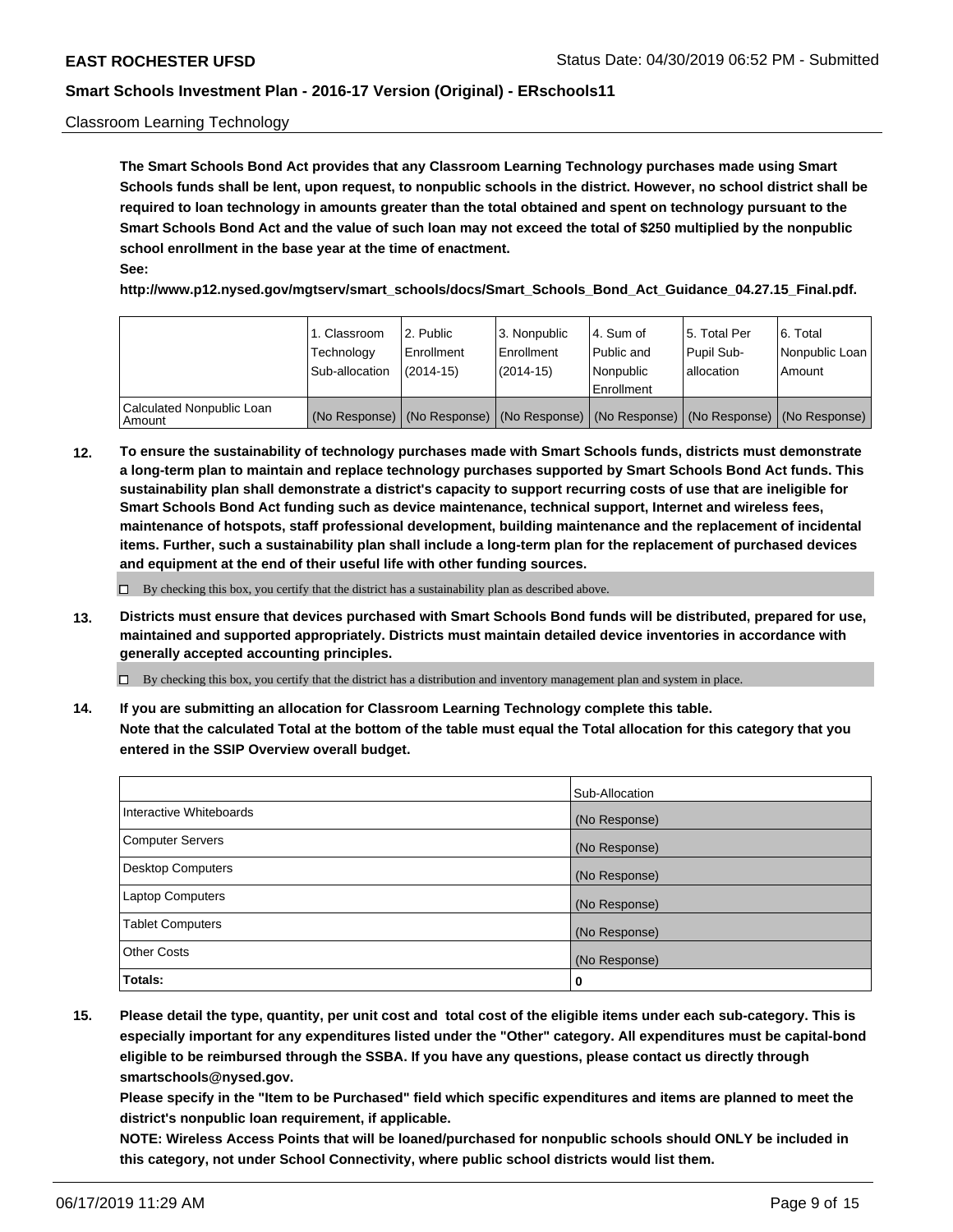Classroom Learning Technology

| Select the allowable expenditure | Iltem to be Purchased | Quantity      | Cost per Item | <b>Total Cost</b> |
|----------------------------------|-----------------------|---------------|---------------|-------------------|
| type.                            |                       |               |               |                   |
| Repeat to add another item under |                       |               |               |                   |
| each type.                       |                       |               |               |                   |
| (No Response)                    | (No Response)         | (No Response) | (No Response) | (No Response)     |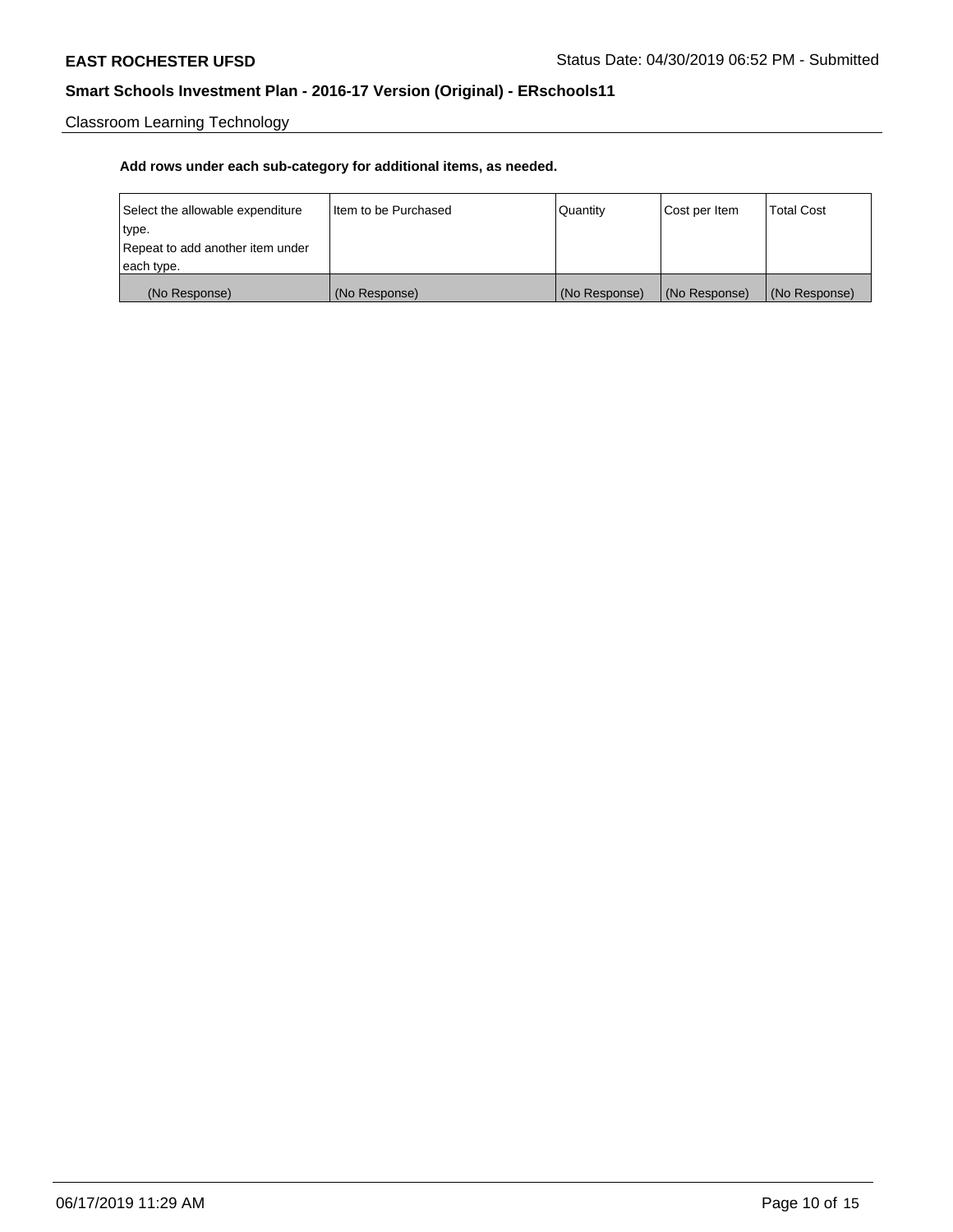#### Pre-Kindergarten Classrooms

**1. Provide information regarding how and where the district is currently serving pre-kindergarten students and justify the need for additional space with enrollment projections over 3 years.**

(No Response)

- **2. Describe the district's plan to construct, enhance or modernize education facilities to accommodate prekindergarten programs. Such plans must include:**
	- **Specific descriptions of what the district intends to do to each space;**
	- **An affirmation that pre-kindergarten classrooms will contain a minimum of 900 square feet per classroom;**
	- **The number of classrooms involved;**
	- **The approximate construction costs per classroom; and**
	- **Confirmation that the space is district-owned or has a long-term lease that exceeds the probable useful life of the improvements.**

(No Response)

**3. Smart Schools Bond Act funds may only be used for capital construction costs. Describe the type and amount of additional funds that will be required to support ineligible ongoing costs (e.g. instruction, supplies) associated with any additional pre-kindergarten classrooms that the district plans to add.**

(No Response)

**4. All plans and specifications for the erection, repair, enlargement or remodeling of school buildings in any public school district in the State must be reviewed and approved by the Commissioner. Districts that plan capital projects using their Smart Schools Bond Act funds will undergo a Preliminary Review Process by the Office of Facilities Planning.**

**Please indicate on a separate row each project number given to you by the Office of Facilities Planning.**

| Project Number |  |
|----------------|--|
| (No Response)  |  |
|                |  |

**5. If you have made an allocation for Pre-Kindergarten Classrooms, complete this table.**

**Note that the calculated Total at the bottom of the table must equal the Total allocation for this category that you entered in the SSIP Overview overall budget.**

|                                          | Sub-Allocation |
|------------------------------------------|----------------|
| Construct Pre-K Classrooms               | (No Response)  |
| Enhance/Modernize Educational Facilities | (No Response)  |
| <b>Other Costs</b>                       | (No Response)  |
| Totals:                                  | 0              |

**6. Please detail the type, quantity, per unit cost and total cost of the eligible items under each sub-category. This is especially important for any expenditures listed under the "Other" category. All expenditures must be capital-bond eligible to be reimbursed through the SSBA. If you have any questions, please contact us directly through smartschools@nysed.gov.**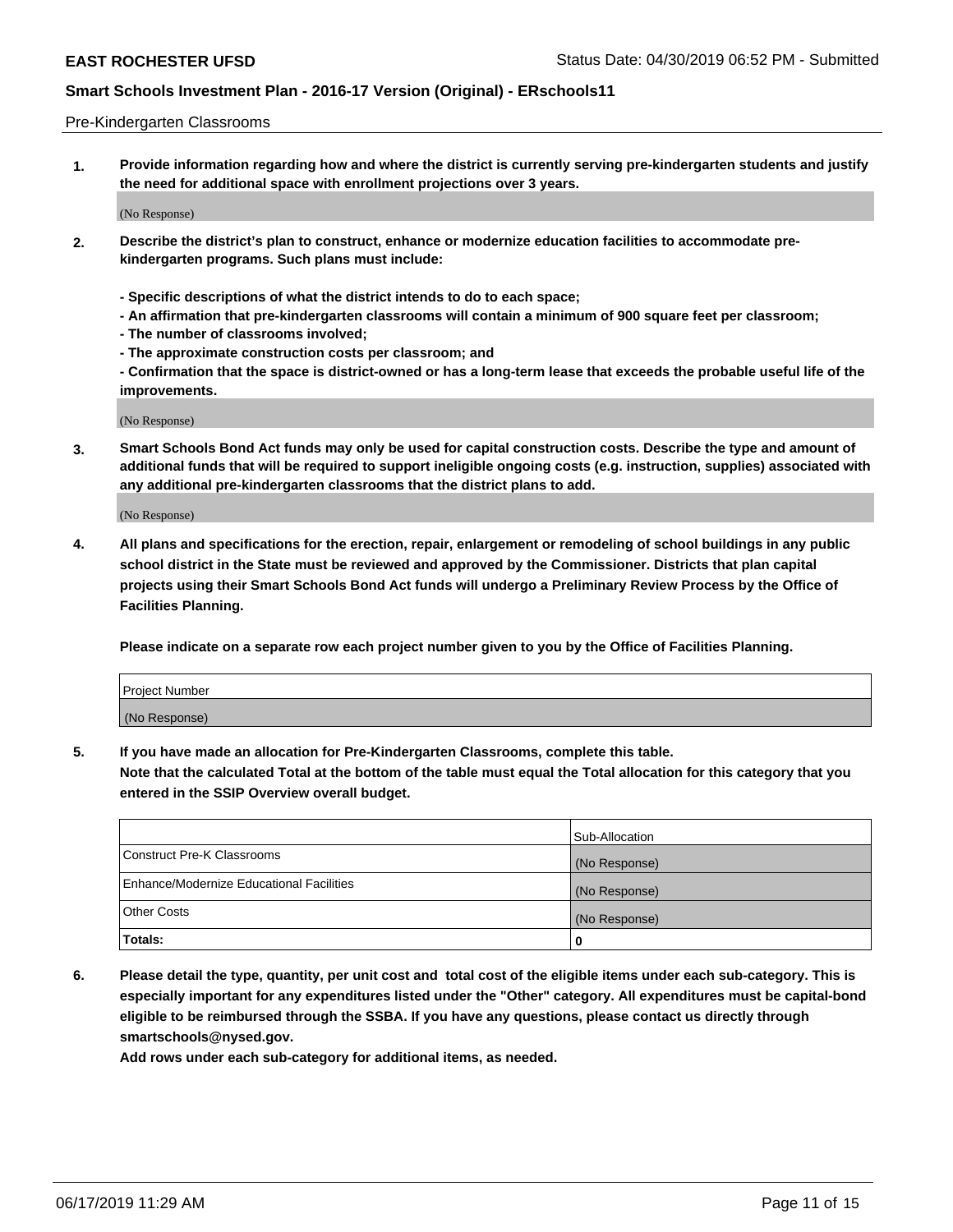Pre-Kindergarten Classrooms

| Select the allowable expenditure | Item to be purchased | Quantity      | Cost per Item | <b>Total Cost</b> |
|----------------------------------|----------------------|---------------|---------------|-------------------|
| type.                            |                      |               |               |                   |
| Repeat to add another item under |                      |               |               |                   |
| each type.                       |                      |               |               |                   |
| (No Response)                    | (No Response)        | (No Response) | (No Response) | (No Response)     |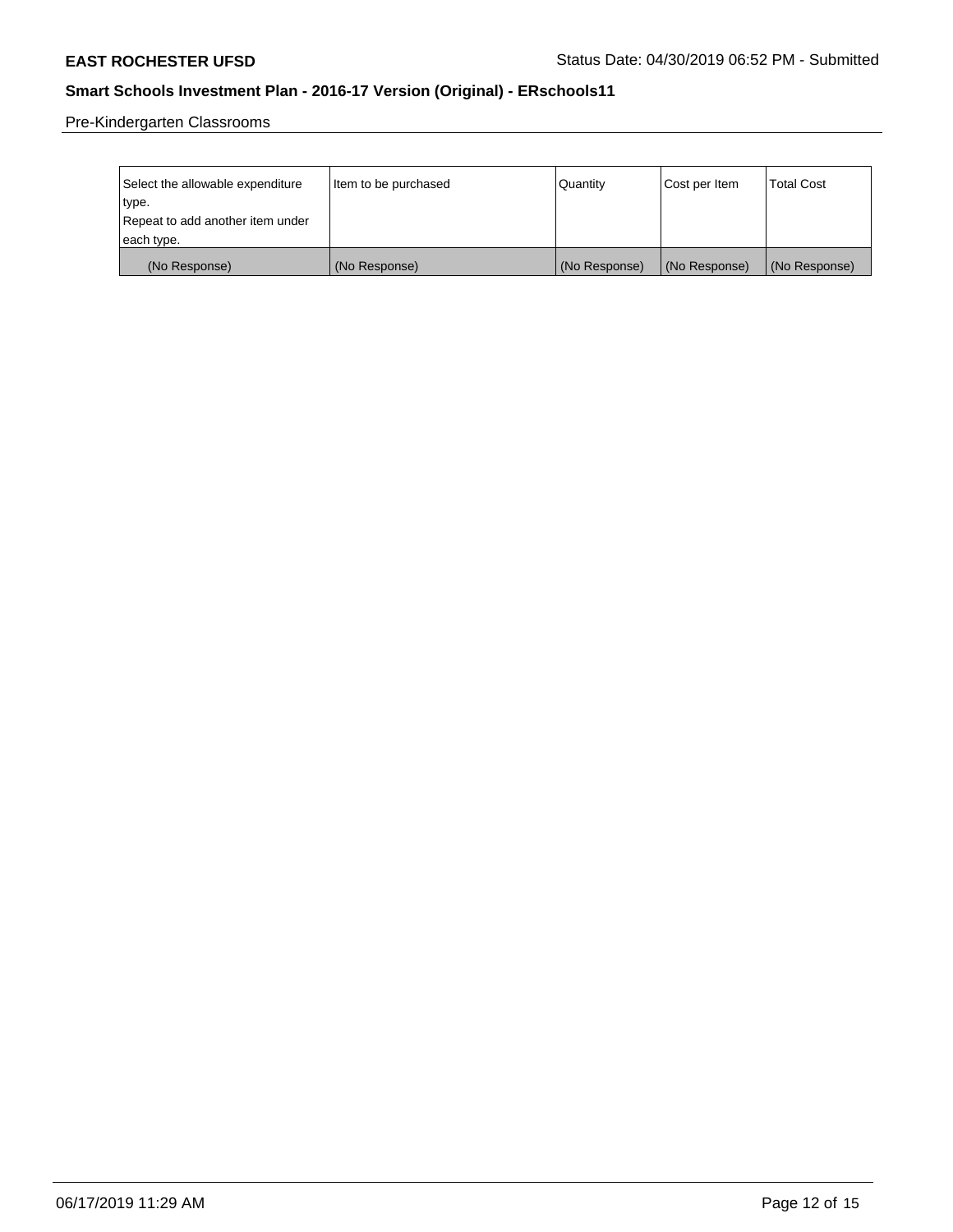Replace Transportable Classrooms

**1. Describe the district's plan to construct, enhance or modernize education facilities to provide high-quality instructional space by replacing transportable classrooms.**

(No Response)

**2. All plans and specifications for the erection, repair, enlargement or remodeling of school buildings in any public school district in the State must be reviewed and approved by the Commissioner. Districts that plan capital projects using their Smart Schools Bond Act funds will undergo a Preliminary Review Process by the Office of Facilities Planning.**

**Please indicate on a separate row each project number given to you by the Office of Facilities Planning.**

| Project Number |  |
|----------------|--|
|                |  |
| (No Response)  |  |

**3. For large projects that seek to blend Smart Schools Bond Act dollars with other funds, please note that Smart Schools Bond Act funds can be allocated on a pro rata basis depending on the number of new classrooms built that directly replace transportable classroom units.**

**If a district seeks to blend Smart Schools Bond Act dollars with other funds describe below what other funds are being used and what portion of the money will be Smart Schools Bond Act funds.**

(No Response)

**4. If you have made an allocation for Replace Transportable Classrooms, complete this table. Note that the calculated Total at the bottom of the table must equal the Total allocation for this category that you entered in the SSIP Overview overall budget.**

|                                                | Sub-Allocation |
|------------------------------------------------|----------------|
| Construct New Instructional Space              | (No Response)  |
| Enhance/Modernize Existing Instructional Space | (No Response)  |
| <b>Other Costs</b>                             | (No Response)  |
| Totals:                                        | 0              |

**5. Please detail the type, quantity, per unit cost and total cost of the eligible items under each sub-category. This is especially important for any expenditures listed under the "Other" category. All expenditures must be capital-bond eligible to be reimbursed through the SSBA. If you have any questions, please contact us directly through smartschools@nysed.gov.**

| Select the allowable expenditure | Item to be purchased | l Quantitv    | Cost per Item | <b>Total Cost</b> |
|----------------------------------|----------------------|---------------|---------------|-------------------|
| type.                            |                      |               |               |                   |
| Repeat to add another item under |                      |               |               |                   |
| each type.                       |                      |               |               |                   |
| (No Response)                    | (No Response)        | (No Response) | (No Response) | (No Response)     |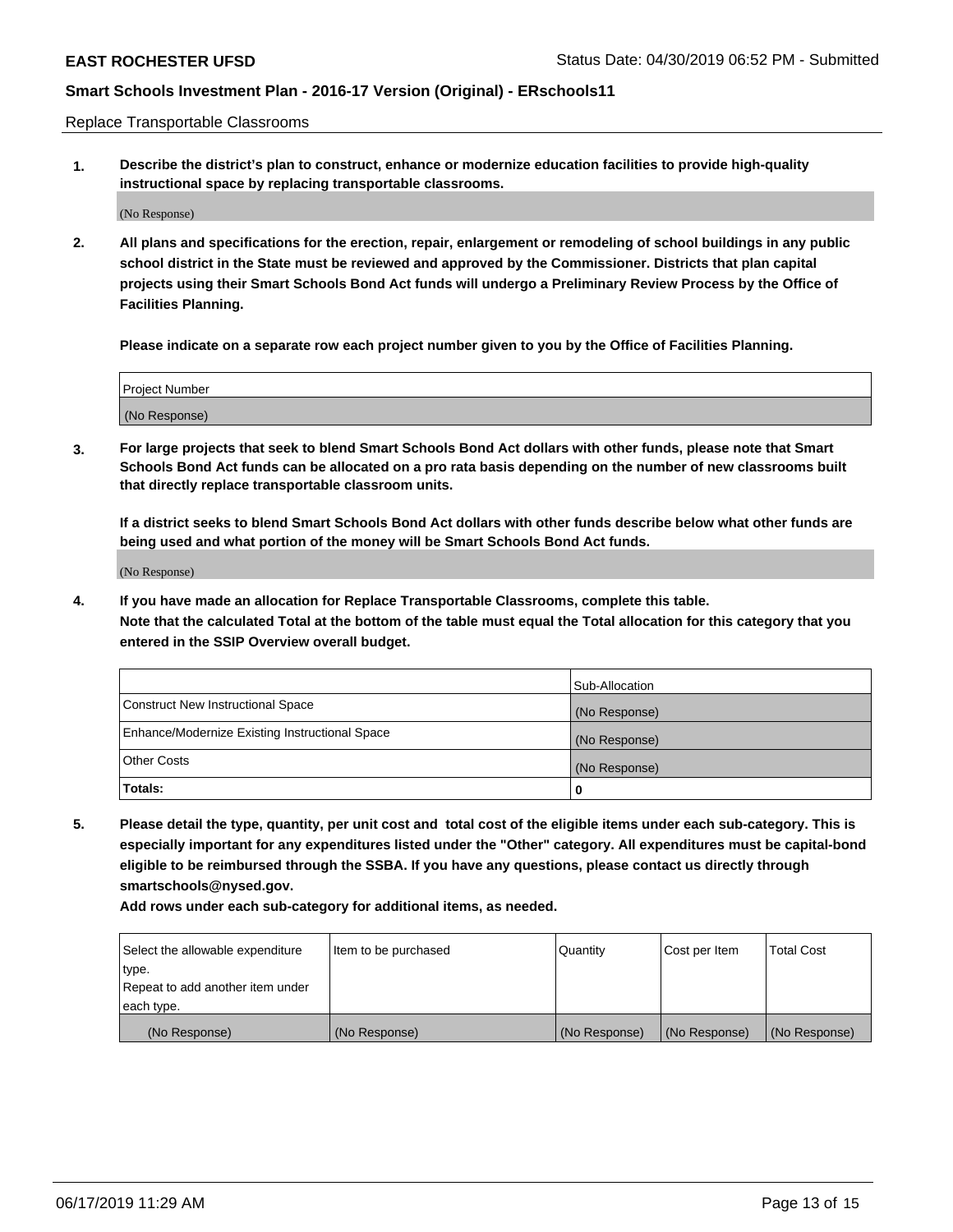High-Tech Security Features

**1. Describe how you intend to use Smart Schools Bond Act funds to install high-tech security features in school buildings and on school campuses.**

(No Response)

**2. All plans and specifications for the erection, repair, enlargement or remodeling of school buildings in any public school district in the State must be reviewed and approved by the Commissioner. Districts that plan capital projects using their Smart Schools Bond Act funds will undergo a Preliminary Review Process by the Office of Facilities Planning.** 

**Please indicate on a separate row each project number given to you by the Office of Facilities Planning.**

| <b>Project Number</b> |  |
|-----------------------|--|
| (No Response)         |  |

- **3. Was your project deemed eligible for streamlined Review?**
	- Yes
	- $\square$  No
- **4. Include the name and license number of the architect or engineer of record.**

| <b>Name</b>   | License Number |
|---------------|----------------|
| (No Response) | (No Response)  |

**5. If you have made an allocation for High-Tech Security Features, complete this table.**

**Note that the calculated Total at the bottom of the table must equal the Total allocation for this category that you entered in the SSIP Overview overall budget.**

|                                                      | Sub-Allocation |
|------------------------------------------------------|----------------|
| Capital-Intensive Security Project (Standard Review) | (No Response)  |
| <b>Electronic Security System</b>                    | (No Response)  |
| <b>Entry Control System</b>                          | (No Response)  |
| Approved Door Hardening Project                      | (No Response)  |
| <b>Other Costs</b>                                   | (No Response)  |
| Totals:                                              | 0              |

**6. Please detail the type, quantity, per unit cost and total cost of the eligible items under each sub-category. This is especially important for any expenditures listed under the "Other" category. All expenditures must be capital-bond eligible to be reimbursed through the SSBA. If you have any questions, please contact us directly through smartschools@nysed.gov.**

| Select the allowable expenditure | Item to be purchased | l Quantitv    | Cost per Item | <b>Total Cost</b> |
|----------------------------------|----------------------|---------------|---------------|-------------------|
| type.                            |                      |               |               |                   |
| Repeat to add another item under |                      |               |               |                   |
| each type.                       |                      |               |               |                   |
| (No Response)                    | (No Response)        | (No Response) | (No Response) | (No Response)     |